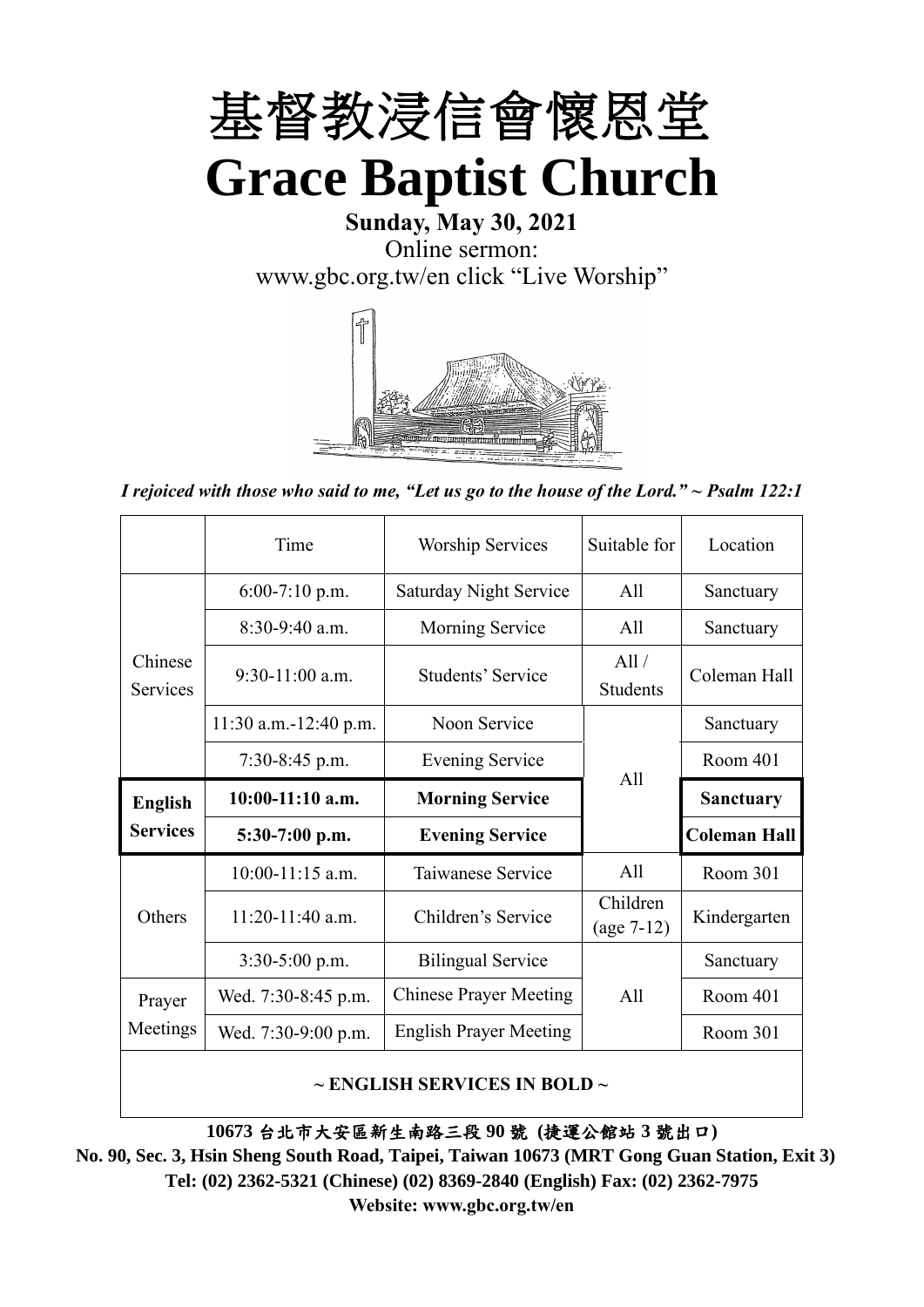# Welcome to Grace Bank Congregation Congregation Congregation **Thanks You for choosing to with us and conference** the glory of  $\sim$

**Morning Worship Service – 10:00 a.m. Sunday, May 30, 2021 (Online)**

Prelude Vicky Lin Greeting/Prayer Minister Kevin Wang Worship through Music *"His Mercy Is More"*

Pastoral Prayer Pastor Nick Brideson

Offertory Prayer Pastor Nick Brideson Tithes and Offerings Doxology Pray for Our Church Scripture Reading Matthew 24:14 Response Song *"O Church Arise (Arise, Shine)"* **Commitment Cards** Pastor Nick Brideson Benediction Welcome

*"Only a Holy God"*

Worship through Music *"'Tis So Sweet to Trust in Jesus"* Minister Kevin Wang *"Yet Not I, but Through Christ in Me"*

Message **The Pandemic, the End Times, and the Mission** Pastor Ben Hoskins

Closing Song *"As the Lord Is with Us"* Minister Kevin Wang

Postlude Vicky Lin

Lettosse

|                                                                             | <b>Children's Missions Sunday Service</b><br>Time: 11:30 a.m. to 12:30 p.m.<br><b>Location: on Zoom</b> |  |
|-----------------------------------------------------------------------------|---------------------------------------------------------------------------------------------------------|--|
|                                                                             | —— <del>* (32) *</del> ——                                                                               |  |
|                                                                             |                                                                                                         |  |
|                                                                             |                                                                                                         |  |
|                                                                             |                                                                                                         |  |
|                                                                             |                                                                                                         |  |
|                                                                             |                                                                                                         |  |
|                                                                             |                                                                                                         |  |
|                                                                             |                                                                                                         |  |
|                                                                             |                                                                                                         |  |
| Words from AWANA/Preschool Teachers & AnnouncementsAWANA/Preschool teachers |                                                                                                         |  |
|                                                                             |                                                                                                         |  |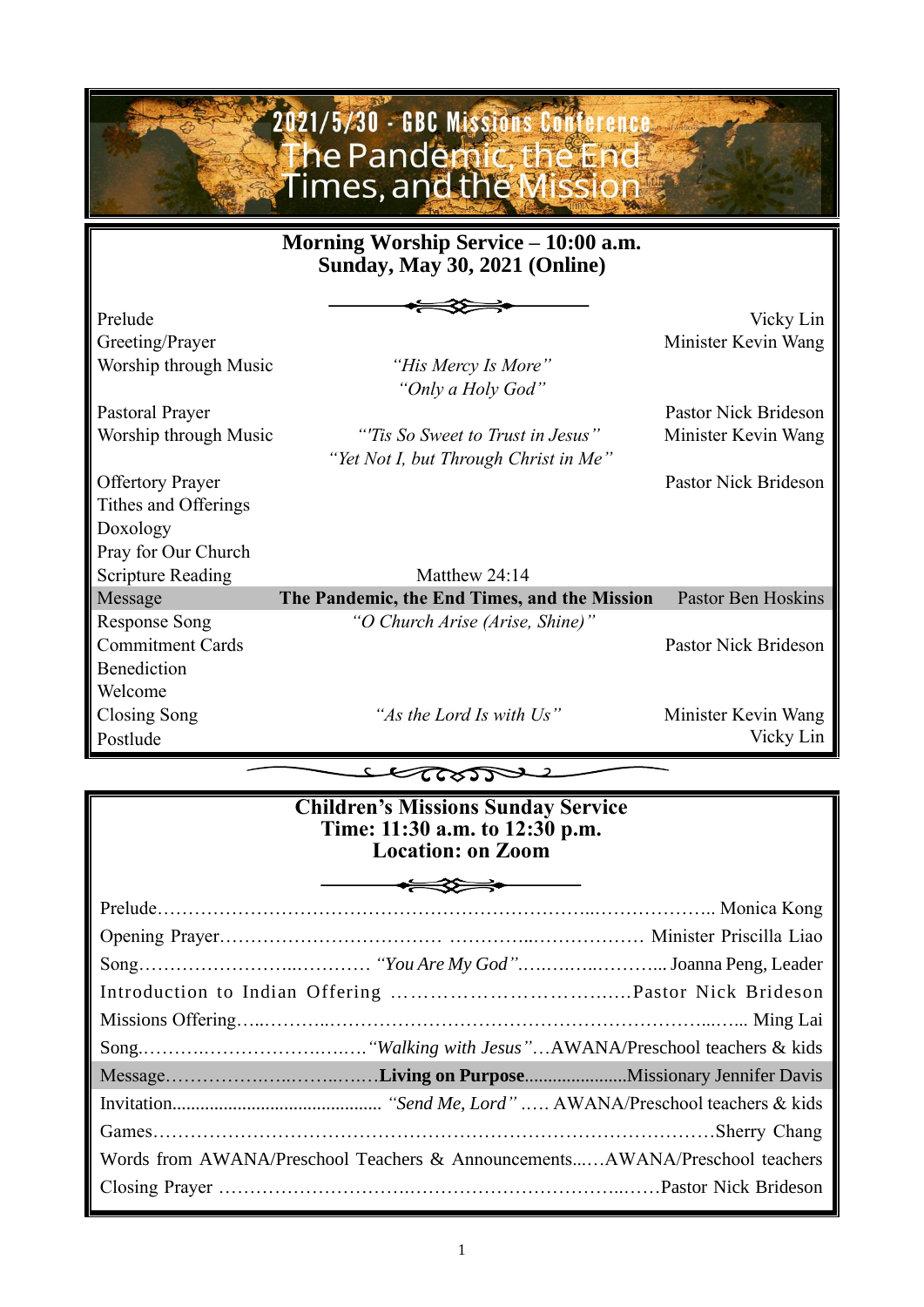# **Sermon Topic: The Pandemic, the End Times, and the Mission Scripture: Matthew 24:14**

# **Speaker: Pastor Ben Hoskins May 30, 2021**

#### **Scripture: Matthew 24:14 (ESV)**

And this gospel of the kingdom will be proclaimed throughout the whole world as a testimony to all nations, and then the end will come.

**Notes:**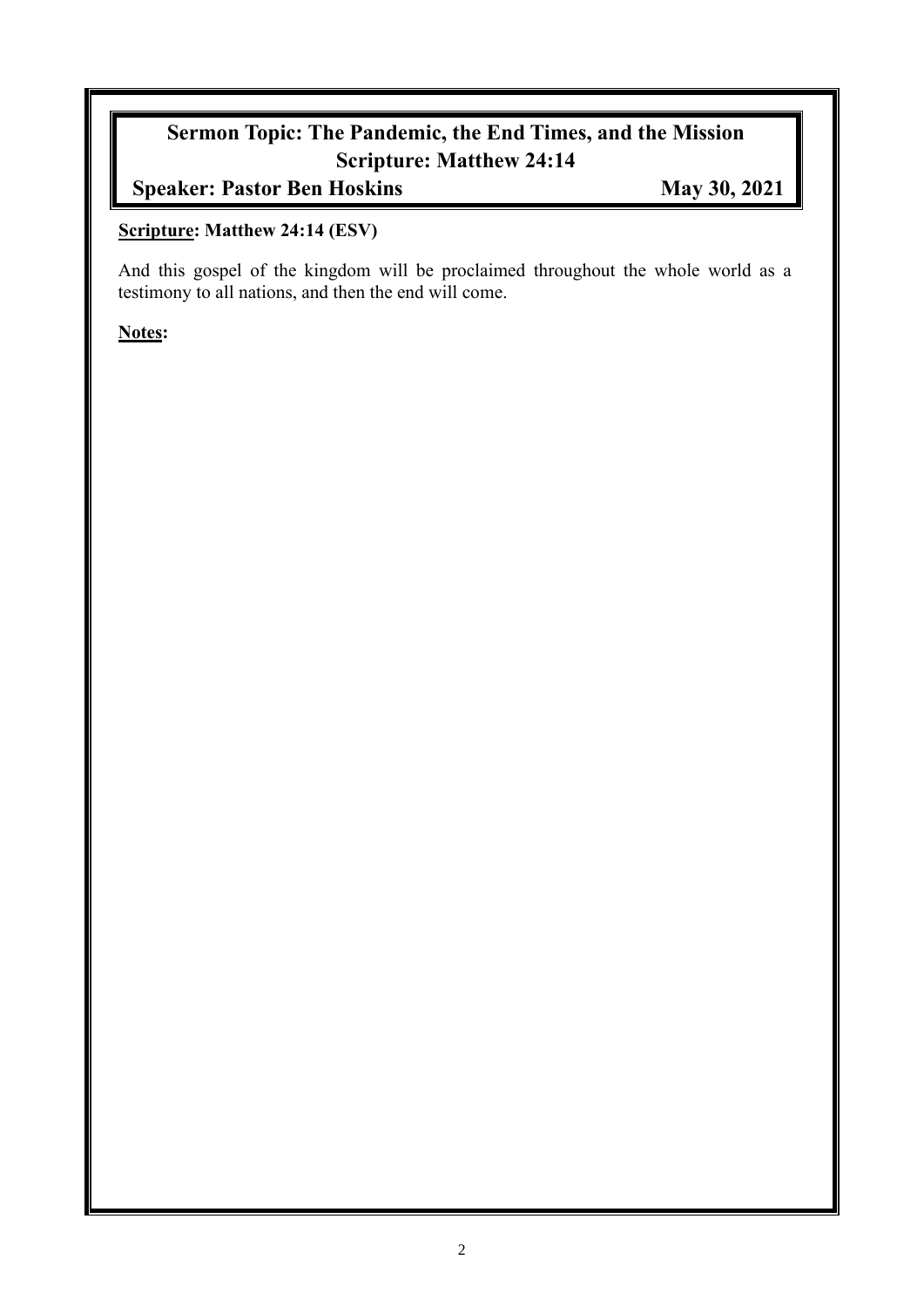# **Wednesday Night Prayer Meeting**

*"My house shall be called a house of prayer" (Matthew 21:13)*

Let us be a church of prayer. We normally meet 7:30 - 9:00 p.m. every Wednesday in GBC Room 301. However, due to COVID-19, the English prayer meeting will use Zoom from now until after June 14. Please email Minister Priscilla (priscilla@gbc.org.tw) for how to join the Zoom Prayer Meeting. Email prayer requests to Minister Priscilla.

Prayer Focus for this coming Wednesday:

| 1st Week                | 2nd Week               | 3rd Week        | 4th Week | 5th Week  |
|-------------------------|------------------------|-----------------|----------|-----------|
| Caring/Healing/Families | <b>Church Ministry</b> | <b>Missions</b> | The Lost | The World |

## **Bible Studies for Life: Summer Season Starts June 6**

Whether you are young or old, if you follow Jesus, you are a disciple. But the quality of discipleship isn't measured by how well you can answer questions. Discipleship is about being transformed into the likeness of Jesus. And transformation starts

in the Word. That's why *Bible Studies for Life* is carefully crafted to help kids, students, and adults purposefully become more like Jesus every day. (Summer season: from June 6 to August 29)

Class are currently meeting online. Please check classroom information listed on page 6 and email the teacher to join.

# **2021 VBS to Be Held Online – Registering Children Now** *"CONCRETE & CRANES - Building on the Love of Jesus"*

2021 Vacation Bible School will be held as planned from July 12 to July 16 but, because of the pandemic, **it will be held online**. The VBS will function in the same way as a physical camp with Bible story site, missions site, music site, and craft site. To do this, the materials will be sent out before the camp and an online link

will be sent out each day to registered students. The total meeting

time each day of the camp will not be more than 1.5 hours.

**VBS** Online **VBS** Ontion

**Cost:** 400 NT per child

**Deadline for registration:** 6/20 or until the registrations are full

#### **To register:**

- 1. Pay by bank transfer or remittance (see remittance information box).
- 2. Scan the QR Code provided to register.
- 3. Fill in the last five digits of your bank account number during registration.
- 4. After the registration is completed, you will receive a confirmation email within three working days (that is, not Saturdays, Sundays, or national holidays). If you do not receive the email, please contact us

**Contact:** email 2021VBS@gbc.org.tw or call the church front desk at 2326-5321. extension 100.

#### **Remittance Information**

*(This account is only for this VBS camp. If you want to make an offering to GBC, please use other accounts.)* **Account name:** GRACE BAPTIST CHURCH **Code:** 008

**Bank:** HUA NAN COMMERCIAL BANK. LTD. GONG GUAN BRANCH **Account number:** 118-20-052922-0

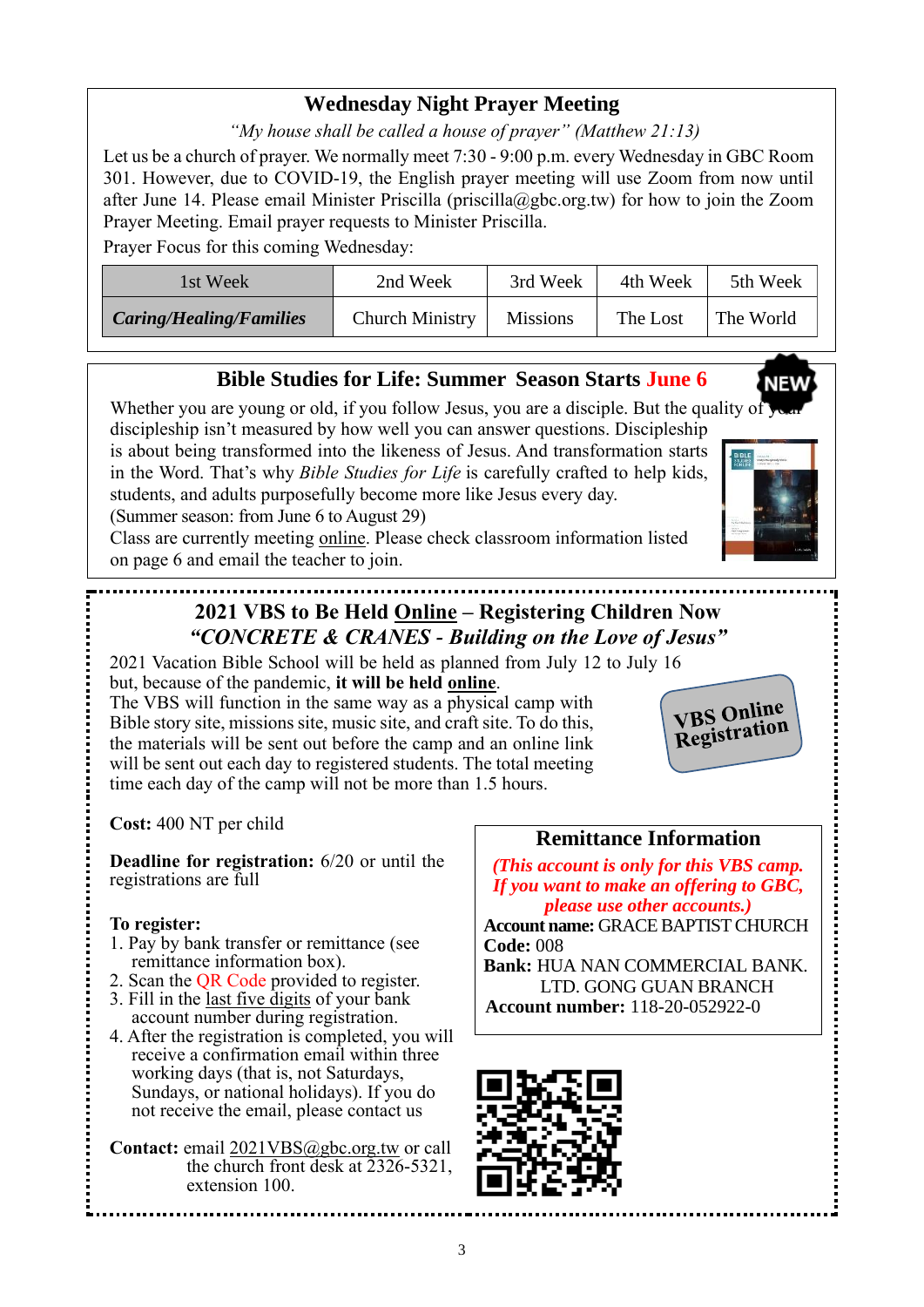# **Today's Missions Conference Events in English (For other events in Chinese, please refer to Chinese information online.)**

#### ★**Missions Sunday Service**

 $10:00 - 11:10$  a.m. *(Online link:*  [https://www.gbc.org.tw/en/index.php/livestream/\)](https://www.gbc.org.tw/en/index.php/livestream/) **Topic:** *The Pandemic, the End Times, and the Mission* **Scripture:** Matthew 24:14 **Speaker:** Pastor Ben Hoskins (IMB Chinese Diaspora Associate Cluster Leader, Huayu International Missions Director)

#### ★**English Children's Missions Sunday**

 $11:30$  a.m.  $-12:30$  p.m. *(Via Zoom: For Zoom information, please contact)* the AWANA leader Ming Lai at [minglai88@gmail.com\)](mailto:minglai88@gmail.com) **Topic:** *Living on Purpose* **Speaker:** Sister Jennifer Davis (IMB missionary)

#### **Personal Commitment & Offering Commitment:**

Scan the QR code to fill out your commitment.



## ★ **Missions Workshop I**

Available from 1:00 p.m. *(Online link:* <https://www.gbc.org.tw/en>*)* **Topic:** *Witnessing to a Special People Group* **Speaker:** Missionary Drew (Huayu International Missions Missionary, fulltime "people-group" missionary in Asia from 2013 to 2017)

## ★ **Missions Workshop II**

Available from 1:00 p.m. *(Online link:* <https://www.gbc.org.tw/en>*)* **Topic:** *How to Prepare to Be a 2- Year Mid-Term Missionary* **Speaker:** Pastor Ben Hoskins (IMB Chinese Diaspora Associate Cluster Leader, Huayu International Missions Director)

# **COVID-19 Guidelines**

Taiwan has recently had local transmission cases of COVID-19. To show love and support for the society God has put us in, we ask that you abide by the following:

- 1. All meetings in GBC are either cancelled or will continue online until after June 14.
- 2. Livestreamed English Morning Worship Service will be at the usual time  $(10:00)$  am.) Evening service is cancelled.
- 3. Wednesday night prayer meeting is at the usual time  $7:30 - 9:00$  p.m. but only using Zoom.
- 4. Enter GBC only for specific reasons or by appointment.
- 5. Groups meeting in people's homes must abide by government restriction and are encouraged to meet online.

# **Please:**

- Be careful about your health and the health of others
- Wear a mask. Check temperature. Wash hands frequently
- See a doctor and stay home if you have a fever and or cough
- Pray for Taiwan and other countries
- Join GBC's online worship service: www.gbc.org.tw/en

#### **Please Note:**

- Many classes and small groups are meeting online. Please check page 6 for leader's contact email to join.
- Little Donkey Fellowship on June 5 via Google Meet (refer to Chinese bulletin)
- June Lord's Supper combined with July Lord's Supper
- Graduation Worship Service on June 12 will be online (refer to Chinese bulletin)
- 2021 Philippines Independence Outreach is cancelled.
- No July 25 baptism service. (July baptisms will be combined with October baptisms.)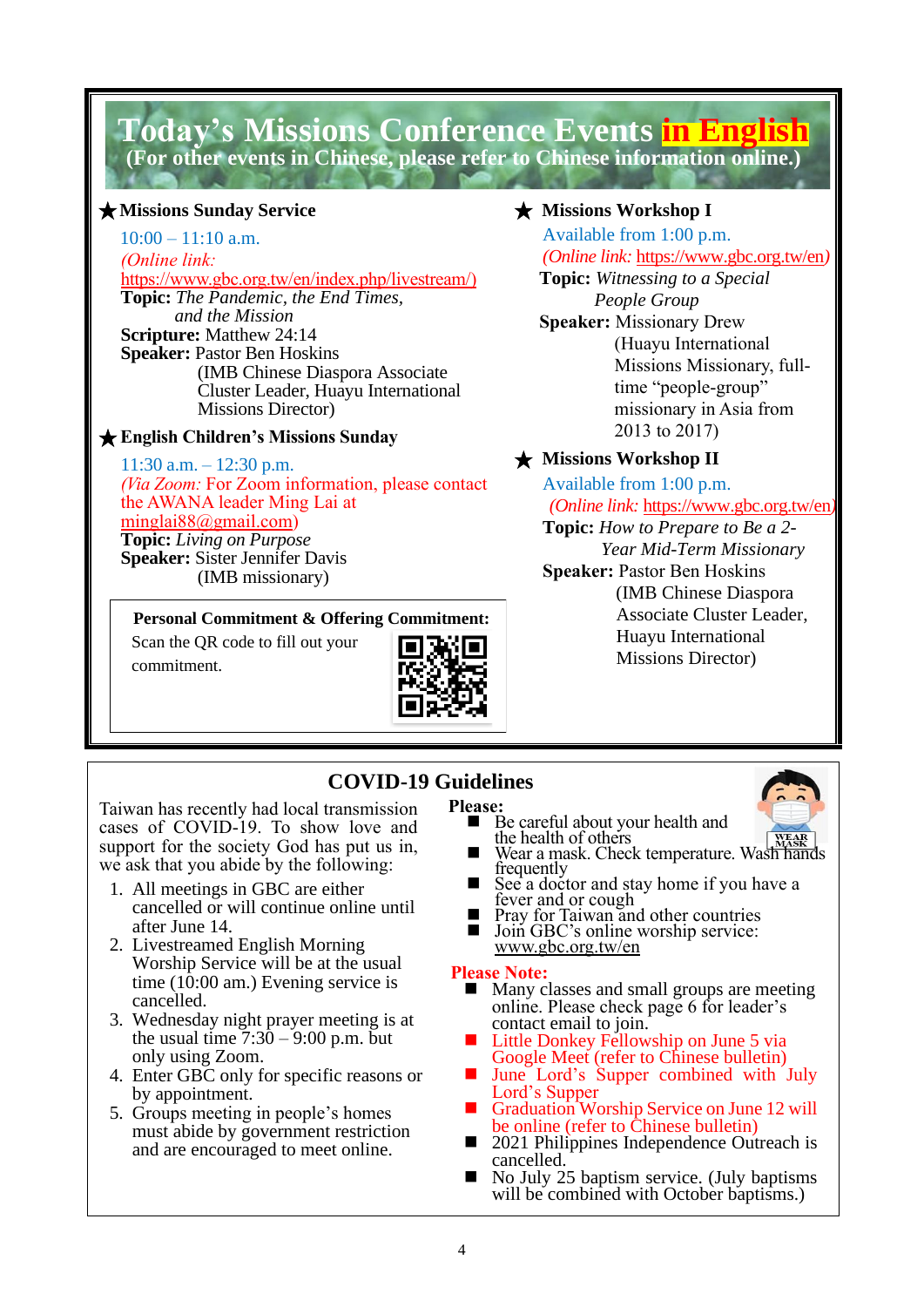### **Mabuhay Fellowship**



suejenny@gbc.org.tw

aline@gbc.org.tw

Following GBC's COVID-19 guidelines, the Mabuhay Fellowship will temporarily suspend its 2 p.m. Tagalog prayer meeting and Bible study

in Room B05 till June 14. Let's continue to be prayerful and watchful.

The Mabuhay Fellowship comprises Filipinos aiming to share God's love and light through worship, prayer, Bible study, fellowship, gospel sharing, and ministry.

# **Young Adults Fellowship – via Zoom on** *June 5*

Young Adults Fellowship is for young adults from the age of 20-35 to study God's Word and fellowship



together. It regularly meets 1st and 3rd Saturdays from 4:30 to 6:00 p.m. at WanFu 22; however it now meets online via Zoom (until June 14). The next meeting is on June 5th.

Contact Minister Kevin Wang for how to join the fellowship at:  $kevin@gbc.org.tw$ .

|                                                                                                                                                                                                                                                                                                                                                                                                                                                                                                                                                             |                                                                                                                                                                                                                                                                                                                                                                                                                               | <b>English Congregation Leaders</b>                                                                                                                                                                                                                                                                                                                                                                                                                                                      |                                                                                                                                                                                                                                                                                                                                                                                              |                                                                                                                                                                                                                                                                                                                      |
|-------------------------------------------------------------------------------------------------------------------------------------------------------------------------------------------------------------------------------------------------------------------------------------------------------------------------------------------------------------------------------------------------------------------------------------------------------------------------------------------------------------------------------------------------------------|-------------------------------------------------------------------------------------------------------------------------------------------------------------------------------------------------------------------------------------------------------------------------------------------------------------------------------------------------------------------------------------------------------------------------------|------------------------------------------------------------------------------------------------------------------------------------------------------------------------------------------------------------------------------------------------------------------------------------------------------------------------------------------------------------------------------------------------------------------------------------------------------------------------------------------|----------------------------------------------------------------------------------------------------------------------------------------------------------------------------------------------------------------------------------------------------------------------------------------------------------------------------------------------------------------------------------------------|----------------------------------------------------------------------------------------------------------------------------------------------------------------------------------------------------------------------------------------------------------------------------------------------------------------------|
|                                                                                                                                                                                                                                                                                                                                                                                                                                                                                                                                                             |                                                                                                                                                                                                                                                                                                                                                                                                                               | English Pastor: Nick Brideson                                                                                                                                                                                                                                                                                                                                                                                                                                                            |                                                                                                                                                                                                                                                                                                                                                                                              |                                                                                                                                                                                                                                                                                                                      |
| <b>Pastor Nick Brideson</b>                                                                                                                                                                                                                                                                                                                                                                                                                                                                                                                                 | Minister Priscilla Liao                                                                                                                                                                                                                                                                                                                                                                                                       |                                                                                                                                                                                                                                                                                                                                                                                                                                                                                          | Minister Kevin Wang                                                                                                                                                                                                                                                                                                                                                                          |                                                                                                                                                                                                                                                                                                                      |
| <b>Adult Education</b><br>/Mission                                                                                                                                                                                                                                                                                                                                                                                                                                                                                                                          | AM Worship                                                                                                                                                                                                                                                                                                                                                                                                                    | Children's<br>Education/Caring                                                                                                                                                                                                                                                                                                                                                                                                                                                           | PM Worship                                                                                                                                                                                                                                                                                                                                                                                   | Youth/Fellowship                                                                                                                                                                                                                                                                                                     |
| <b>Adult Education</b><br>Nick Brideson<br>nick@gbc.org.tw<br><b>Foreign Mission:</b><br><b>Medical/Dental Team</b><br>Armand Lim<br>rmanlim@yahoo.com<br><b>VBS</b> Team<br>Priscilla Liao<br>priscilla@gbc.org.tw<br><b>Taiwan Mission:</b><br><b>TaiTung Team</b><br>Cherrie Gow Lim<br>cvgow@yahoo.com<br><b>Orphanage Ministry</b><br>Julie Chen<br>yuling0914@gmail.com<br><b>NTU Friday English</b><br><b>Conversation Group</b><br>Roy Treurnicht<br>gbcecntuclass@gmail.com<br><b>Ethiopian Students Group</b><br>Abex Tesfaye<br>abex98@gmail.com | <b>Morning Music</b><br>Cherrie Gow Lim<br>cvgow@yahoo.com<br><b>Morning Greeters</b><br>Chien Ferng<br>cferng@gmail.com<br><b>Adult Choir</b><br><b>Hand Bell Choir</b><br>Juliet Jao<br>lenyinjao@gmail.com<br><b>Hallel Singers</b><br>Cherrie Gow Lim<br>cvgow@yahoo.com<br><b>Morning Fellowship Tea</b><br>Yuri Shih<br>yuchen phone@hotmail.com<br><b>Morning Multimedia</b><br>Vicky Lin<br>gbcmorningmedia@gmail.com | <b>Cryroom Children's</b><br><b>Care Ministry</b><br>Abby Tu<br>abbbytu@gmail.com<br><b>AWANA Preschool</b><br>Joanna Peng<br>Joanna1285@hotmail.com<br><b>AWANA Spark Group</b><br>Crystal Turner<br>elisayeh@yahoo.com<br><b>AWANA T&amp;T Group</b><br>Ming Lai<br>minglai88@gmail.com<br><b>Prayer Ministry</b><br>Priscilla Liao<br>priscilla@gbc.org.tw<br><b>Hospital Visitation</b><br>Amanda Lou<br>lou.amanda@gmail.com<br><b>Small Groups</b><br>Women<br>General<br>Ministry | <b>Evening Music Team</b><br>Alex Chen<br>gbceworshipteam@gmail.com<br><b>Evening Greeters</b><br>Vicky Kuo<br>asiaglobe999@gmail.com<br><b>Evening Multimedia</b><br><b>Grant Burgess</b><br>grantburgess@live.co.za<br><b>Evening Tea / Baptism</b><br><b>Celebration Fellowship</b><br>Michelle Cheng<br>yealincheng@yahoo.com<br><b>Baptism Support</b><br>Aline Kao<br>aline@gbc.org.tw | <b>Trinity Youth</b><br>(Grade 7 and<br>above)<br>Grant & Kirsten<br><b>Burgess</b><br>grantburgess@live.co.za<br><b>Mabuhay Fellowship</b><br>Ava Zamora<br>avazam@yahoo.com<br><b>Young Adults</b><br>Fellowship<br>Kevin Wang<br>kevin@gbc.org.tw<br><b>Small Groups</b><br>Youth<br><b>Students</b><br>Parenting |
| <b>Secretarial staff</b><br>SueJenny Hsu                                                                                                                                                                                                                                                                                                                                                                                                                                                                                                                    | Aline Kao                                                                                                                                                                                                                                                                                                                                                                                                                     | Deacon<br>Michael Huang                                                                                                                                                                                                                                                                                                                                                                                                                                                                  |                                                                                                                                                                                                                                                                                                                                                                                              | <b>Alternate Deacon</b><br>Armand Lim                                                                                                                                                                                                                                                                                |

mhuang500@yahoo.com

rmanlim@yahoo.com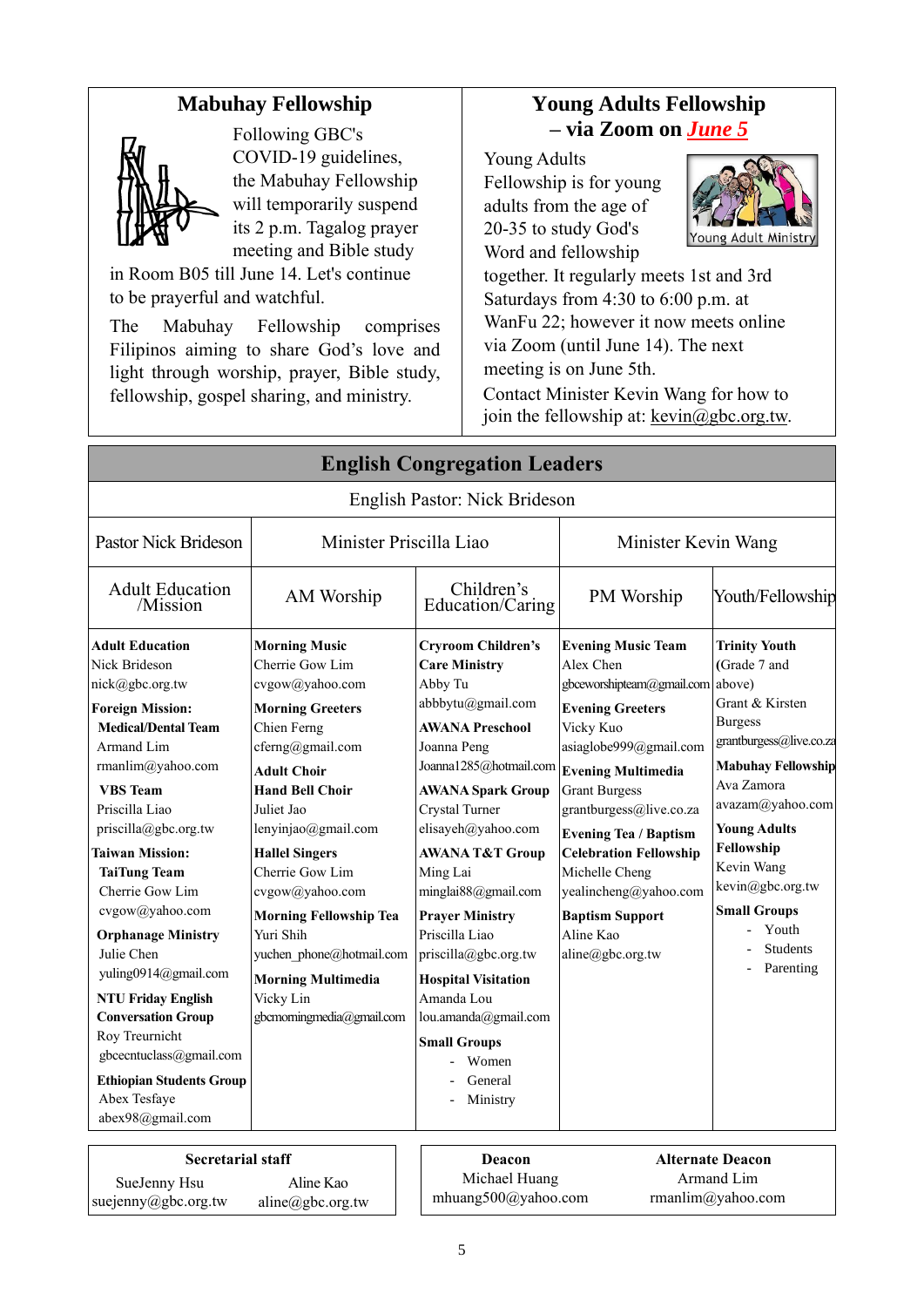Due to the COVID-19 situation, all Sunday classes are cancelled or online until June 8. For information on online classes, contact the teacher by email below.

#### ★★ **Fellowships – Join a fellowship directly** ★★ Fellowship **Time Location** ★★ **Sunday School Information** ★★ **Class Time & Room Beginning Christian Life** Alpha – New and non-Christians Christianity 101 – for children 19:00 a.m. minglai88@gmail.com Christianity 101 – for adults, required for baptism 11:30 a.m. yuchen\_phone@hotmail.com **Maturing Christians** Bible Studies for Life 9:00 a.m. class: - Chien Ferng [\(cferng@gmail.com](mailto:cferng@gmail.com) - \***Ava Zamora (avazam@yahoo.com)**  11:30 a.m. classes: - Chien Ferng [\(cferng@gmail.com\)](mailto:cferng@gmail.com) - Roy Treurnicht (roytreur@gmail.com) **Developing Leaders** Bible Interpretation **\*1:30 - 2:30 p.m.** ross.hohl@gmail.com **Youth: Grade 7 and above** Bible Studies for Life \***11:45 a.m. - 12:45 p.m.** kevin@gbc.org.tw **Children** Nursery - Age 3 and under 11:20 a.m. - 12:50 p.m. Preschool - Age 3 to 5 11:40 a.m. - 12:40 p.m. AWANA - Kindergarten ( $\pm \text{H}$ ) to Grade 6 | 11:30 a.m. - 1:00 p.m. | minglai88@gmail.com **Meeting time changes** are marked with "\*"

| Mabuhay                               | Sundays 2:00 - 4:00 p.m.                           | <b>B05</b> |
|---------------------------------------|----------------------------------------------------|------------|
| Young Adults $(20 - 35 \text{ y.o.})$ | $1st$ & 3 <sup>rd</sup> Saturdays 4:30 - 6:00 p.m. | WanFu 22   |

|                          | $\star\star$ Small Groups – Contact the leader to join $\star\star$ |                                                       |                                                          |  |  |
|--------------------------|---------------------------------------------------------------------|-------------------------------------------------------|----------------------------------------------------------|--|--|
| Type                     | <b>Name</b>                                                         | Day/Time                                              | <b>Location/Contact Emails</b>                           |  |  |
| <b>Students</b>          | NTU Friday English<br><b>Conversation Group</b>                     | Friday<br>$12:20 - 1:10$ pm                           | <b>NTU</b><br>roytreur@gmail.com                         |  |  |
|                          | <b>International Students Group</b>                                 | Friday<br>$7:30 - 9:00 \text{ pm}$                    | WanFu 22A<br>cesaledro57@gmail.com                       |  |  |
| Language/<br>Nationality | <b>Ethiopian Students Group</b>                                     | Sunday<br>$7:00 - 9:00$ pm                            | Room 307<br>abex98@gmail.com                             |  |  |
| Parenting                | Parenting Group                                                     | $2nd$ & 4 <sup>th</sup> Sunday<br>11:30 am - 12:30 pm | GBC Room 402<br>rod syverson@hotmail.com                 |  |  |
|                          | Salt & Light                                                        | Sunday<br>$1:30 - 3:00 \text{ pm}$                    | <b>GBC Mount of Olives Room</b><br>paulhan2908@gmail.com |  |  |
|                          | <b>Bilingual Interpretation Group</b>                               | Sunday<br>$3:00 - 5:00 \text{ pm}$                    | GBC Room 303<br>$cfindler(a)$ yahoo.com                  |  |  |
|                          | Crown of Beauty                                                     | Saturday<br>$2:00 - 4:00$ pm                          | GBC Mount of Olives Room<br>clemence4261@gmail.com       |  |  |
| General                  | Thursday Night Bible<br>Study Group                                 | Thursday<br>$7:30 - 9:00$ pm                          | GBC Room 301<br>rod syverson@hotmail.com                 |  |  |
|                          | NanGang Bible<br>Study Group                                        | Friday<br>$7:00 - 9:30$ pm                            | NanGang<br>sagitamaria@gmail.com                         |  |  |
|                          | YungHe Bible Study Group                                            | Friday<br>$7:00 - 8:30$ pm                            | YungHe<br>yedukondaluster@gmail.com                      |  |  |
|                          | HsinChu Bible Study Group                                           | Friday<br>$7:30 - 8:45$ pm                            | HsinChu<br>rmanlim@yahoo.com                             |  |  |
| Ministry                 | <b>Hospital Visitation Group</b>                                    | Thursday<br>$1:30 - 2:30$ pm                          | Near GBC<br>lou.amanda@gmail.com                         |  |  |